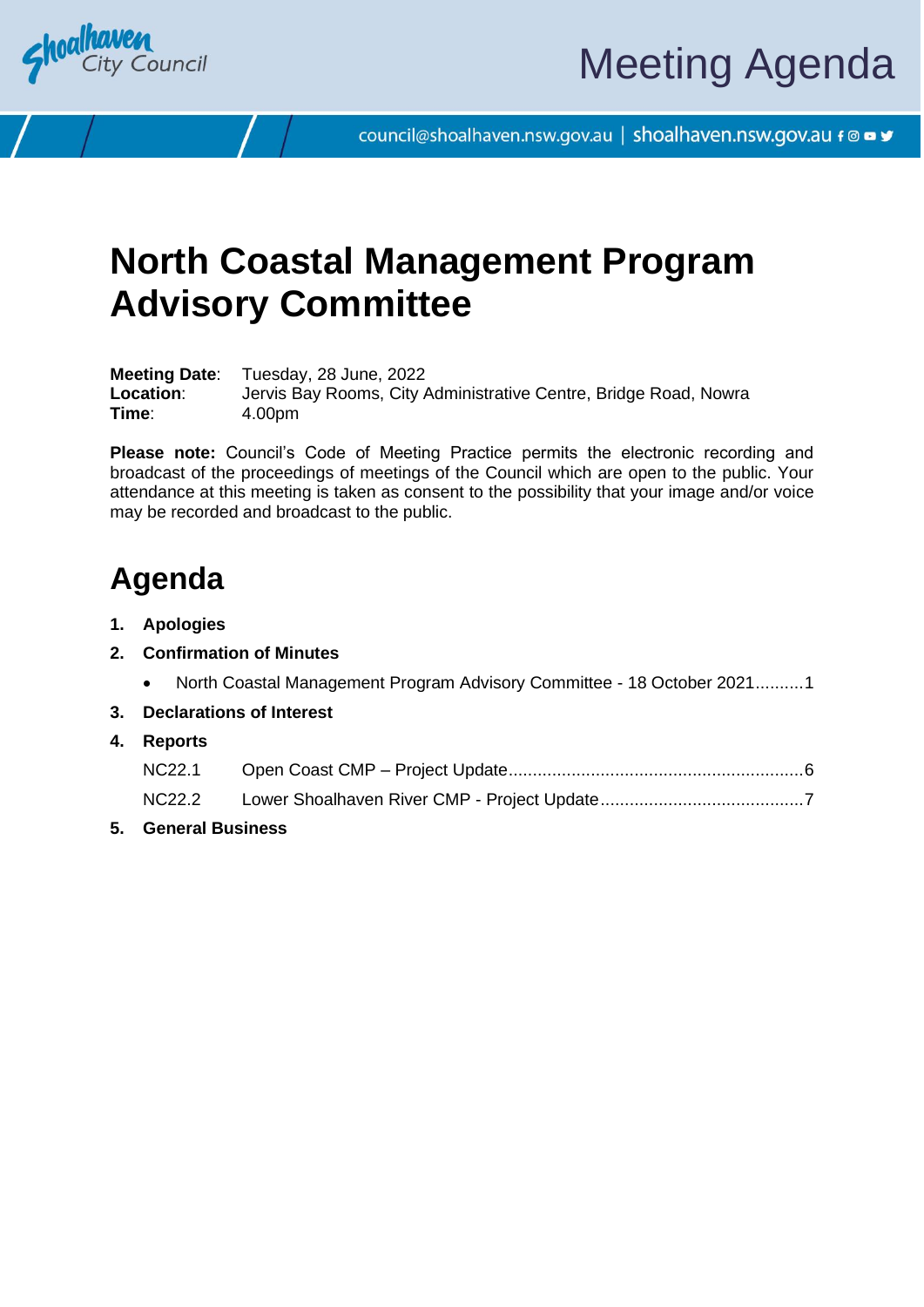

**Membership** Clr Wells (Chairperson) All other Councillors (Non voting members) CEO or nominee

Community Representatives: Claude Domio Denise Belling Plaxy Rowe John Gould Leonie Sinclair

Representative from Government Agencies: NSW State Emergency Services Department of Planning, Environment and Industry (DPIE) Local Aboriginal Land Council Other relevant Government Agency representatives

Quorum – Three (3) provided that a minimum of the Chairperson and two community representatives are present.

#### **Purpose**

The principal objective of the North Coastal Management Program Advisory Committee is to assist Shoalhaven City Council in the development and implementation of one or more Coastal Management Program for the northern area of the Council. This will need to be in accordance with the NSW Coastal Management Manual. The north area applies to the following coastal areas and estuaries:

- All Council managed beaches from Seven Mile / Berry Beach to the most northern coastal boundary of the Shoalhaven LGA, to the southern end of Warrain / Currarong Beach
- Shoalhaven River Estuary
- Broughton Creek
- Crookhaven River/Curleys Bay
- Lake Wollumboola
- Shoalhaven Urban and Rural estuaries

#### **Role of Committee**

- 1. To assist the Council in the development and implementation of the coastal management programs for the areas listed under 'Purpose' (see above);
- 2. To assist the Council monitoring and assessing the effectiveness of the management program during and after its implementation;
- 3. To assist the Council providing input into known coastal event(s) and erosion behaviour as part of the Coastal Management Program;
- 4. Provide and review scientific advice and integrate this knowledge into the preparation and review of the Coastal Management Program; and
- 5. Facilitate broader community consultation and participation in coast and estuary management through informing and liaising with member community groups.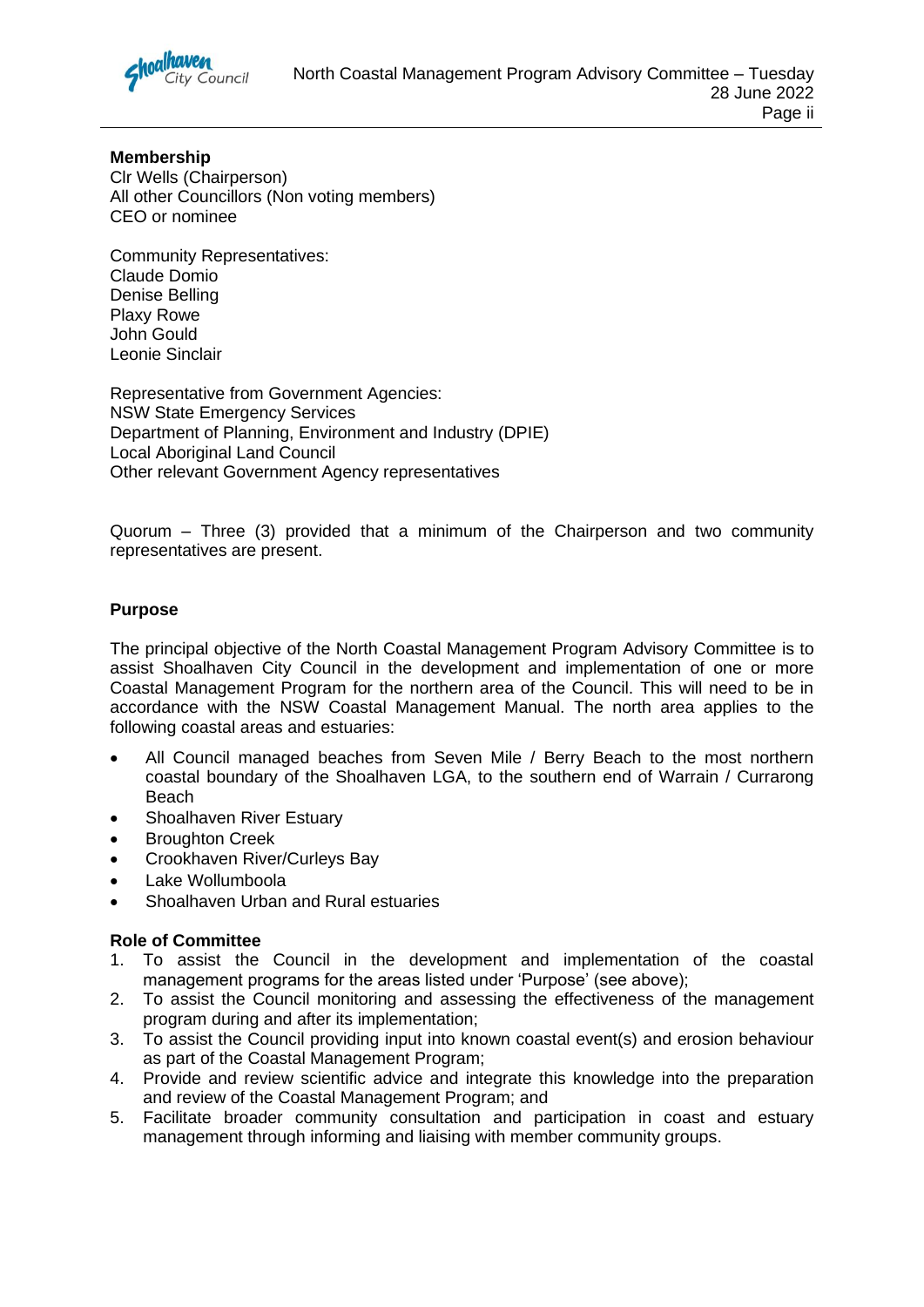<span id="page-2-0"></span>

# Meeting Minutes

council@shoalhaven.nsw.gov.au | shoalhaven.nsw.gov.au f @ ■ y

## **MINUTES OF THE NORTH COASTAL MANAGEMENT PROGRAM ADVISORY COMMITTEE**

**Meeting Date**: Monday, 18 October 2021 **Location**: Microsoft Teams **Time**: 4.00pm

The following members were present (remotely):

Clr John Wells - Chairperson Clr Patricia White Mr Claude Domio Ms Denise Belling Ms Plaxy Rowe Mr John Gould Ms Leonie Sinclair Ms Alannah Mannix Mr Michael Roberts - Manager - Environmental Services – (CEO Nominee)

Others Present (remotely):

Chris Adamantidis – Advisian Aimee Beardsmore – NSW Department of Planning, Industry and Environment Cameron Whiting – Eurobodalla Shire Council Daniel Wiecek – NSW Department of Planning, Industry and Environment Helen Wheeler – NSW Department of Planning, Industry and Environment – Crown Lands Jason Carson – South East Local Land Services Jillian Reynolds – NSW Department of Primary Industries – Fisheries Malcolm Robertson – NSW Department of Planning, Industry and Environment – Crown Lands Madeline Goddard – Coast & Estuaries Officer Phil Costello – Director City Development Nigel Smith – Coastal Management Program Coordinator Simon Williams – NSW Department of Planning, Industry and Environment – Crown Lands – joined 4:37pm

#### **Apologies / Leave of Absence**

An apology was received from Clr Findley.

#### **Confirmation of the Minutes**

**RESOLVED** (Clr White / John Gould)

That the Minutes of the North Coastal Management Program Advisory Committee held on Monday 15 March 2021 be confirmed.

**CARRIED**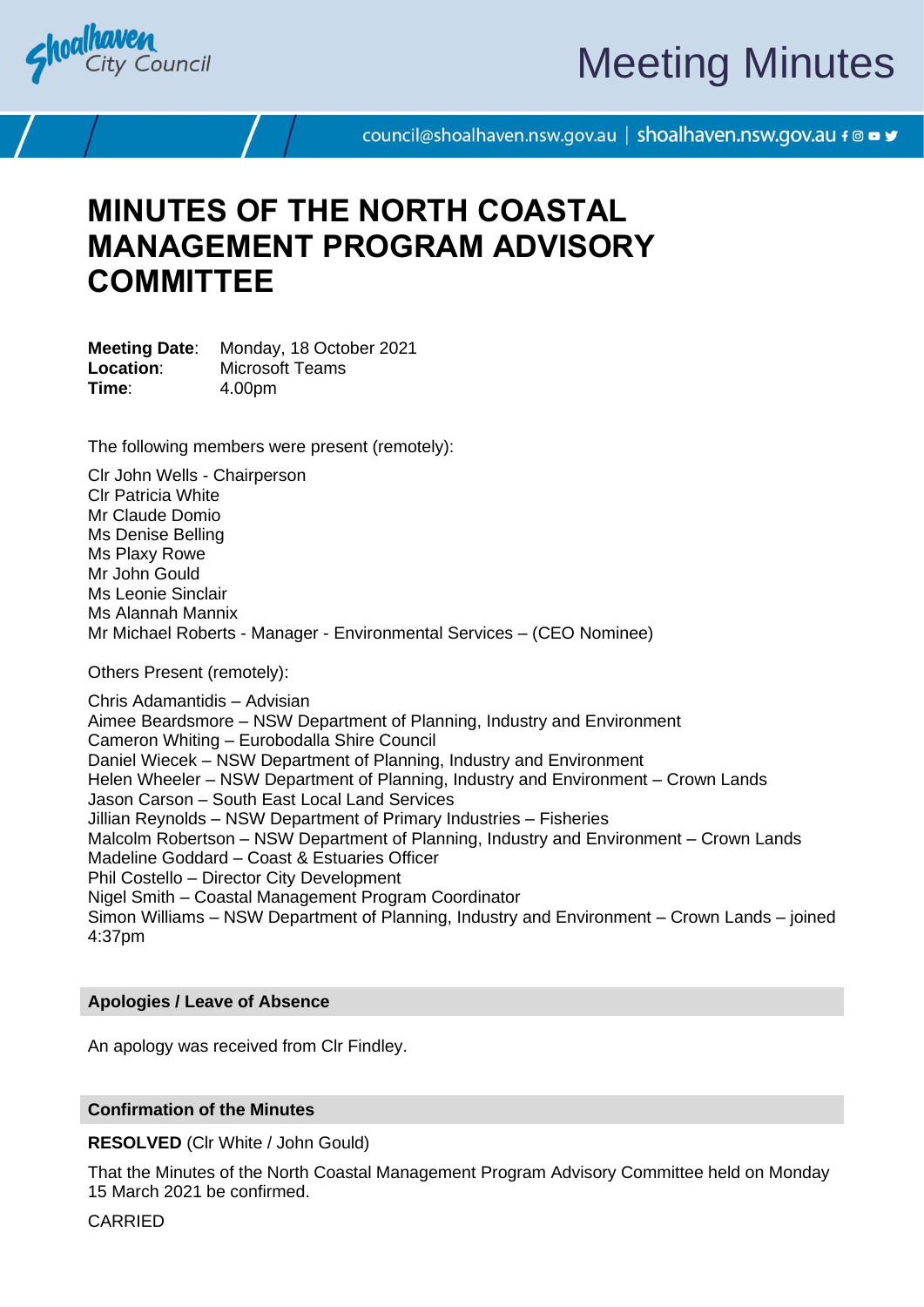**Clr John Wells gave a Welcome to Country.**

#### **Declarations of Interest**

Nil

#### **REPORTS**

| <b>NC21.7</b> | <b>Shoalhaven Beaches Asset Management Strategy</b> | <b>HPERM Ref:</b> |
|---------------|-----------------------------------------------------|-------------------|
|               | <b>Progress Report - North</b>                      | D21/421524        |

Chris Adamantidis – Coastal Engineer, Advisian – presented the Shoalhaven Beaches Asset Management Strategy report prepared by Advisian to the meeting.

Key points:

- The project has been jointly funded by DPIE & Council to look at all beach accessways throughout the Shoalhaven LGA and prioritise access ways for repairs and/or improvements.
- Council manages over 220 beach access points at 40 beaches throughout the LGA.
- Each area has been identified with condition rating, indicating what is recommended or required for improvement.
- Key issues affecting accessways in the north are wind erosion, beach erosion especially at Shoalhaven Heads as well as informal access paths - people creating own accessway where there is no existing accessway, or multiple access points for the one area that could be consolidated to a single accessway.
- Common issues identified across the Shoalhaven were:
	- o erosion at the base of accessways
	- o stormwater erosion
	- o slope instability
	- o maintenance/vegetation encroachment
	- o damage to dune vegetation and the spread of weeds
	- o lowering of base of the accessways relative to surrounding dune
	- o difficult or remote access
	- o creek bank erosion

#### **Recommendation**

That the Committee:

- 1. Receive this report for information;
- 2. Recommend consultation through the CMP process for Council endorsement of implementation of closure of coastal access track actions from the report; and
- 3. Recommend to allow implementation of actions including maintenance, upgrades and repairs of coastal access tracks outside of the CMP process.

#### **RECOMMENDATION** (Clr White / Claude Domio)

That:

- 1. The Committee receive this report for information;
- 2. A copy of Advisian's report be provided to all committee members for further consultation.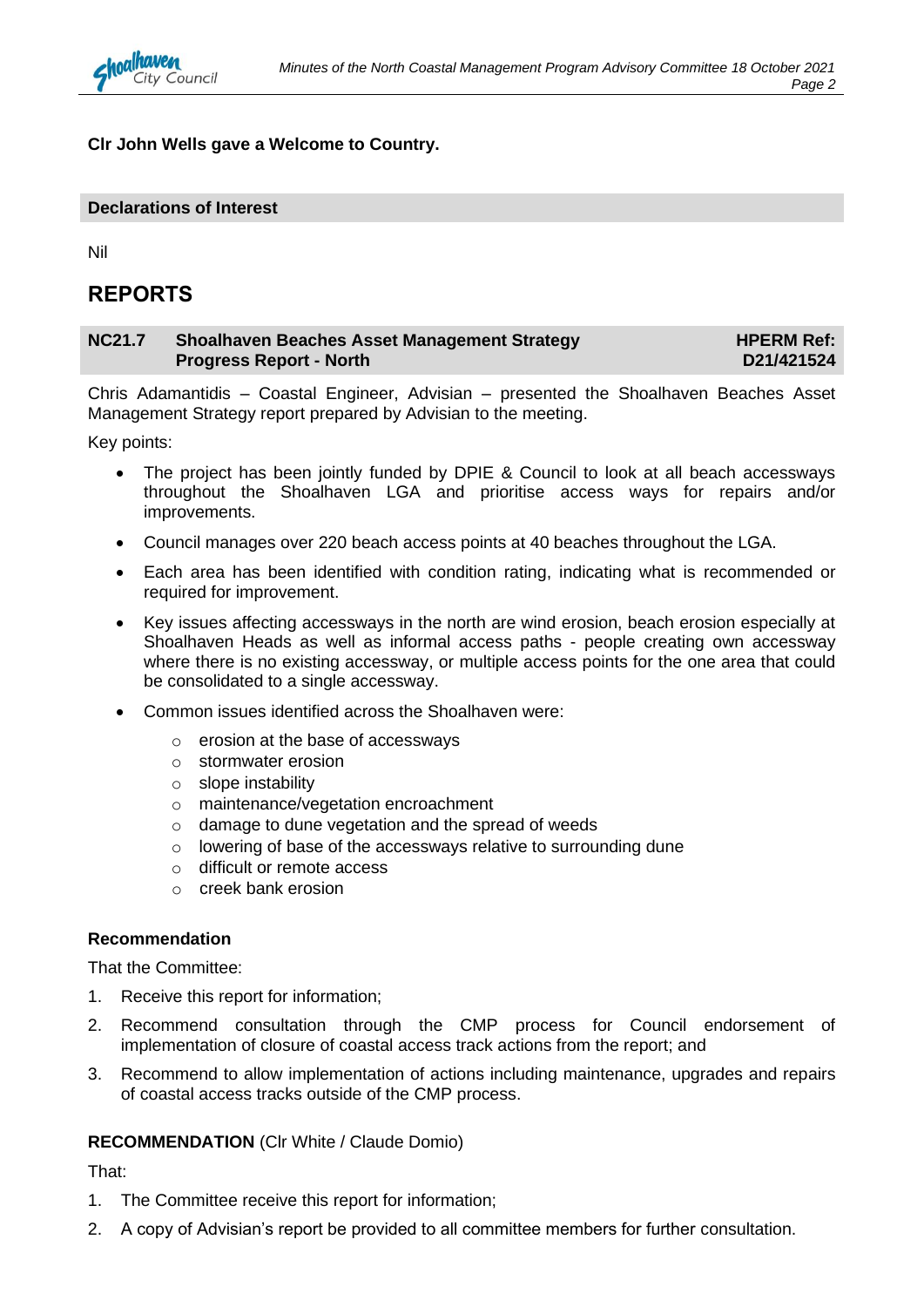

- 3. The Committee recommend consultation through the CMP process for Council endorsement of implementation of closure of coastal access track actions from the report; and
- 4. The Committee recommend to allow implementation of actions including maintenance, upgrades and repairs of coastal access tracks outside of the CMP process.
- 5. In accordance with [MIN21.656](https://shoalhaven.infocouncil.biz/Open/2021/09/CL_20210928_MIN_16430_WEB.htm) from the Ordinary Council meeting of 28 September 2021, the full report be given to Councillors as per the Recommendation.

CARRIED

| <b>NC21.8</b> | Update on the Open Coast and Jervis Bay Coastal | <b>HPERM Ref:</b> |
|---------------|-------------------------------------------------|-------------------|
|               | <b>Management Programs</b>                      | D21/424927        |

• Nigel Smith will circulate a copy of the Community and Stakeholder Engagement Plan to all members of the Committee.

#### **Recommendation (Item to be determined under delegated authority)**

That the Committee receive the report on the status of the Open Coast and Jervis Bay Coastal Management Programs for information.

#### **RESOLVED** (By consent)

That the Committee receive the report on the status of the Open Coast and Jervis Bay Coastal Management Programs for information.

CARRIED

| <b>NC21.9</b> | Update on the Lower Shoalhaven River Coastal | <b>HPERM Ref:</b> |
|---------------|----------------------------------------------|-------------------|
|               | <b>Management Program (CMP)</b>              | D21/419994        |

- Currently at the negotiation stage with the preferred tenderer.
- Time frame for completion is estimated for late 2022 / early 2023.

#### **Recommendation (Item to be determined under delegated authority)**

That the Committee receive the report on the status of the Lower Shoalhaven River Coastal Management Program for information.

#### **RESOLVED** (John Gould / Claude Domio)

That the Committee receive the report on the status of the Lower Shoalhaven River Coastal Management Program for information.

**CARRIED** 

| NC21.10 Coastal Zone Management Plan Progress Update | <b>HPERM Ref:</b> |
|------------------------------------------------------|-------------------|
|                                                      | D21/417312        |

- DPIE advised that there is currently an application to NSW Parliament for the CZMPs to be extended for 2 years.
- If the extension is granted, the actions that were ongoing but not yet complete won't be required to be completed in the October 2021 – January 2022 timeframe.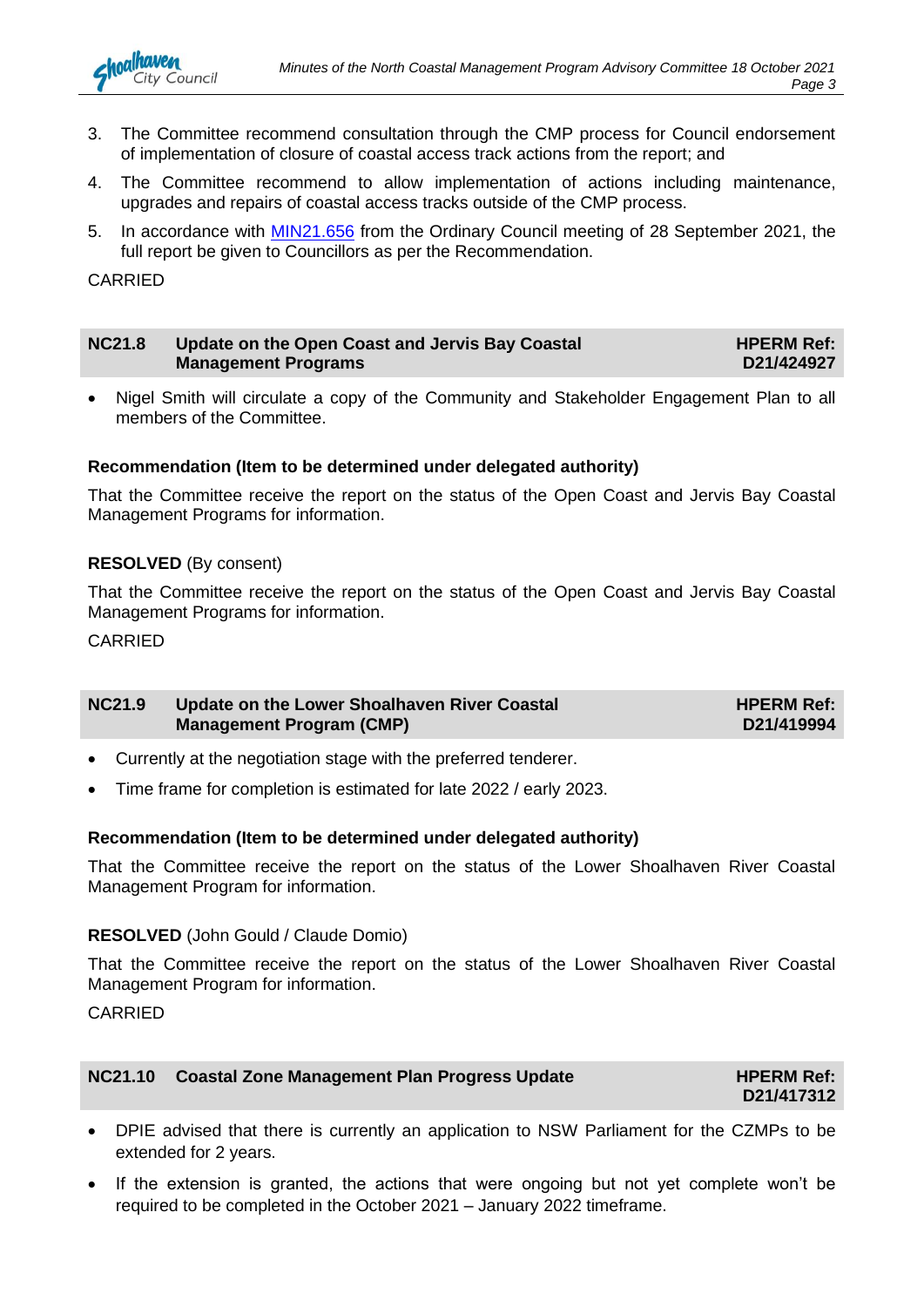• If the extension is not granted, the CZMP would cease to have effect. This would mean that in order for Council to apply for funding under the DPIE Coast & Estuary Program, a certified coastal management program would need to be in place. Any significant management actions from the CZMP would require approvals and assessments to be completed by end of this year.

#### **Recommendation (Item to be determined under delegated authority)**

That the Committees:

nalhaven

**City Council** 

- 1. Note the progress of the Coastal Zone Management Plan (CZMP), certified by the NSW State Government in 2018; and,
- 2. Note the expiration date of the Coastal Zone Management Plan (CZMP), at the end of the calendar year of 2021.

#### **RESOLVED** (By consent)

That the Committees:

- 1. Note the progress of the Coastal Zone Management Plan (CZMP), certified by the NSW State Government in 2018; and,
- 2. Note the expiration date of the Coastal Zone Management Plan (CZMP), at the end of the calendar year of 2021.

#### CARRIED

| NC21.11 Pre-dredging feasibility studies grant application - | <b>HPERM Ref:</b> |
|--------------------------------------------------------------|-------------------|
| Lower Shoalhaven River - partially awarded                   | D21/419286        |

The Royal Haskoning Channel Dredging and Beach Nourishment Report is attached to these **Minutes** 

#### **Recommendation (Item to be determined under delegated authority)**

That the Committee receives the report on the background to the grant received to undertake predredging feasibility studies for the Lower Shoalhaven River for information.

#### **RESOLVED** (Helen Wheeler / John Gould)

That the Committee:

- 1. Receives the report on the background to the grant received to undertake pre-dredging feasibility studies for the Lower Shoalhaven River for information.
- 2. Receive the Royal Haskoning Channel Dredging and Beach Nourishment Report from May 2021.

#### CARRIED

#### **NC21.12 River Road Foreshore Precinct Rehabilitation Project Progress Report**

**HPERM Ref: D21/419634**

#### **Recommendation (Item to be determined under delegated authority)**

That the Committee receive the Shoalhaven Heads River Road Foreshore Precinct Project (Regional Growth - Environment and Tourism Fund Grant # RNSW1279) Progress Report for information.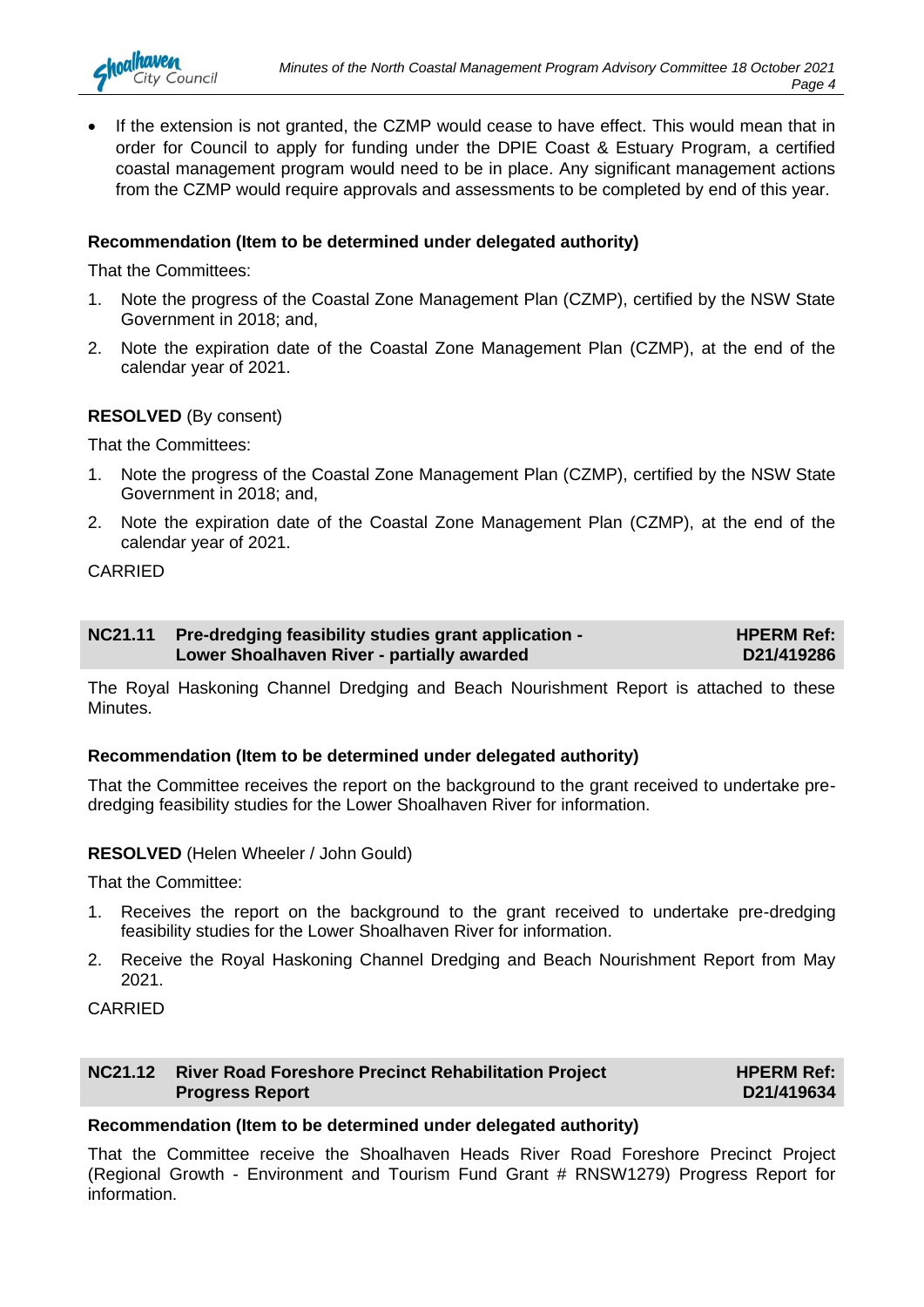

#### **RESOLVED** (By consent)

That the Committee receive the Shoalhaven Heads River Road Foreshore Precinct Project (Regional Growth - Environment and Tourism Fund Grant # RNSW1279) Progress Report for information.

CARRIED

There being no further business, the meeting concluded, the time being 5:25pm.

Clr John Wells **CHAIRPERSON**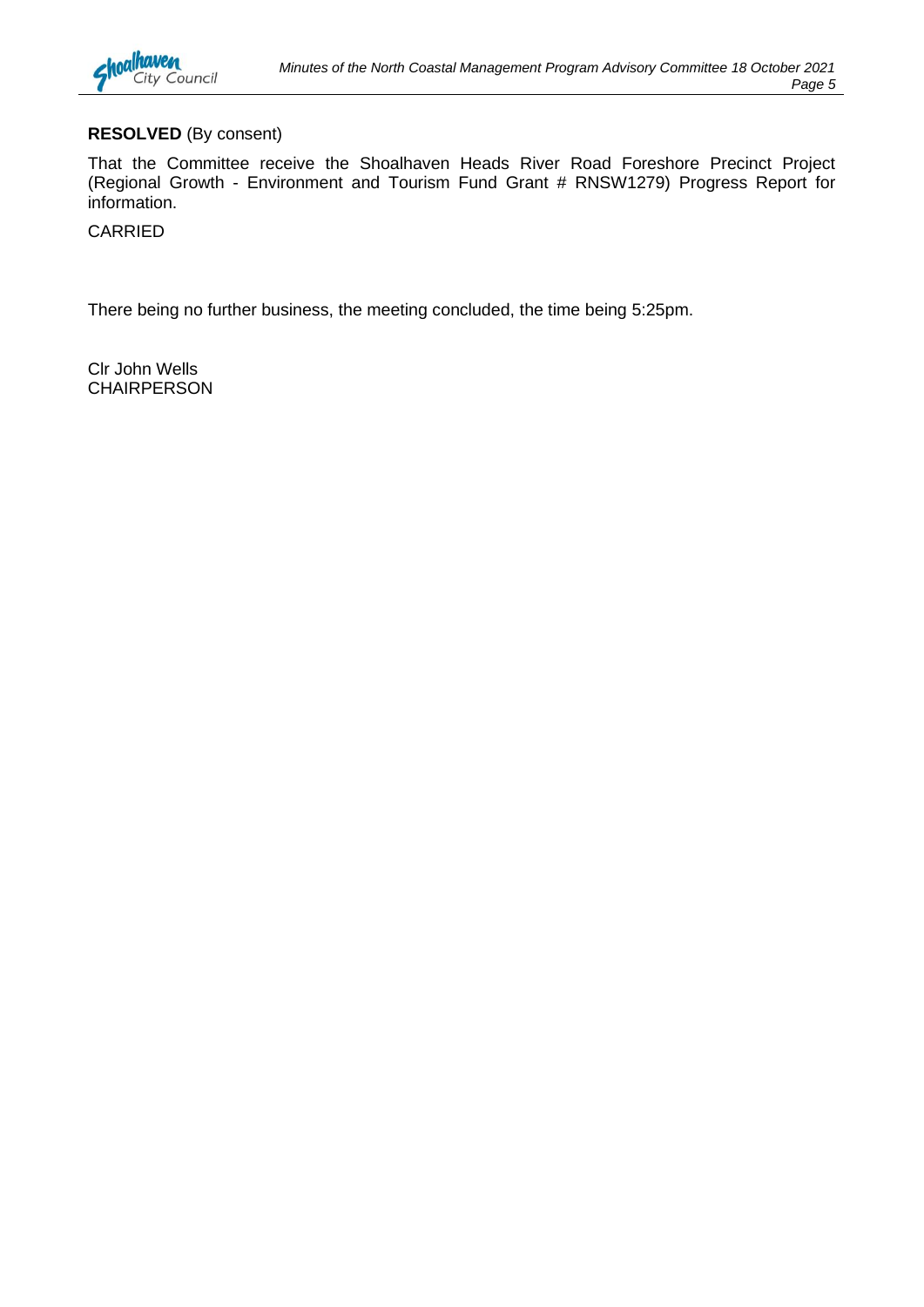

## <span id="page-7-0"></span>**NC22.1 Open Coast CMP – Project Update**

**HPERM Ref:** D22/224623

**Department:** Environmental Services **Approver:** James Ruprai, Director - City Development

#### **Reason for Report**

The rationale for this report is to provide an update and presentation on the Open Coast Coastal Management Program (CMP).

#### **Recommendation (Item to be determined under delegated authority)**

That the Committee receive the report and presentation on the status of the Open Coast CMP for information.

#### **Options**

- 1. Accept the report for information. Implications: Nil
- 2. Provide an alternative recommendation.

Implications: The details will need to be provided for staff to ratify.

#### **Background**

Water Technology has been engaged by Council to prepare the Open Coast CMP.

Water Technology will be presenting a project update of the Open Coast CMP to the Committee. The Committee will be informed about how the project is progressing through Stage 2 of Stage 5 of the CMP process.

Stage 2 of the Open Coast CMP commenced in September 2021 and is now being finalised. This has involved investigating risks from coastal erosion and inundation – and identifying land and assets that may become exposed to these risks in the future. Stage 2 has also included an up-to-date assessment of cliff and slope instability across the many cliffs, headlands, and bluffs along the coastline.

The presentation will include:

- An overview of the project so far
- Progress update including the phases of this stage and key findings in the identification of risks from coastal erosion and inundation, as well as information pertaining to processes that occur in response to climate patterns.
- Where to next? This will focus on the aspects of Stage 3, including the development of potential management actions that can address key risks. Community drop-in sessions will be a key process in this stage.